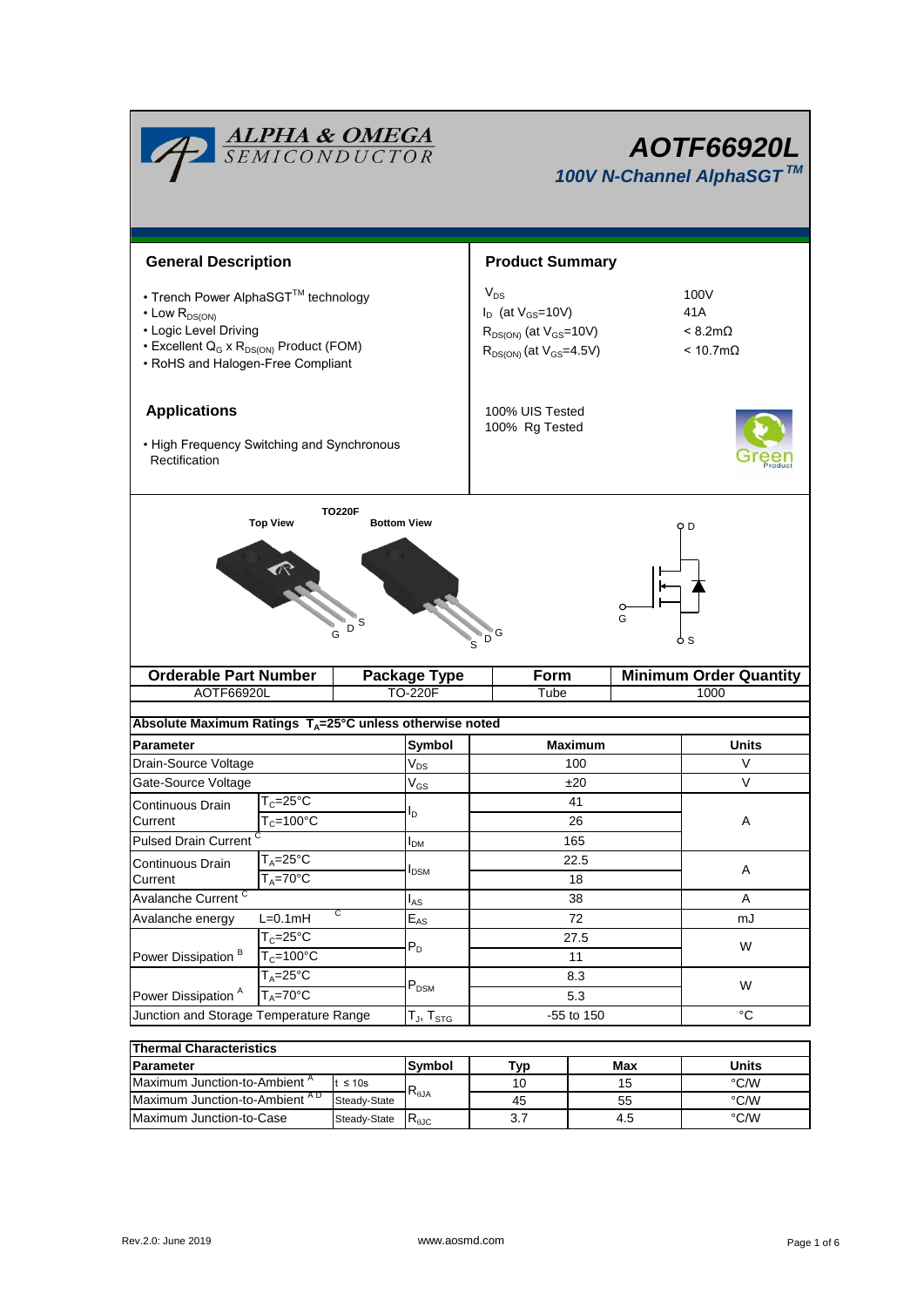

#### **Electrical Characteristics (TJ=25°C unless otherwise noted)**

| <b>Symbol</b>                           | <b>Parameter</b>                      | <b>Conditions</b>                                                                          | Min                 | Typ  | Max  | <b>Units</b> |           |  |  |
|-----------------------------------------|---------------------------------------|--------------------------------------------------------------------------------------------|---------------------|------|------|--------------|-----------|--|--|
| <b>STATIC PARAMETERS</b>                |                                       |                                                                                            |                     |      |      |              |           |  |  |
| BV <sub>DSS</sub>                       | Drain-Source Breakdown Voltage        | $I_D = 250 \mu A$ , $V_{GS} = 0V$                                                          |                     | 100  |      |              | $\vee$    |  |  |
| $I_{DSS}$                               |                                       | $V_{DS}$ =100V, $V_{GS}$ =0V                                                               |                     |      |      | 1            |           |  |  |
|                                         | Zero Gate Voltage Drain Current       |                                                                                            | $T_i = 55^{\circ}C$ |      |      | 5            | μA        |  |  |
| $\mathsf{I}_{\mathsf{GSS}}$             | Gate-Body leakage current             | $V_{DS} = 0V$ , $V_{GS} = \pm 20V$                                                         |                     |      |      | ±100         | nA        |  |  |
| $\mathsf{V}_{\mathsf{GS}(\mathsf{th})}$ | Gate Threshold Voltage                | $V_{DS} = V_{GS}$ , $I_D = 250 \mu A$                                                      |                     | 1.5  | 2.0  | 2.5          | $\vee$    |  |  |
| $R_{DS(ON)}$                            |                                       | $V_{GS}$ =10V, $I_D$ =20A                                                                  |                     |      | 6.7  | 8.2          | $m\Omega$ |  |  |
|                                         | Static Drain-Source On-Resistance     |                                                                                            | $T_J = 125$ °C      |      | 11.6 | 14           |           |  |  |
|                                         |                                       | $V_{GS}$ =4.5V, $I_D$ =20A                                                                 |                     |      | 8.5  | 10.7         | $m\Omega$ |  |  |
| $g_{FS}$                                | <b>Forward Transconductance</b>       | $V_{DS} = 5V$ , $I_D = 20A$                                                                |                     | 65   |      | S            |           |  |  |
| $V_{SD}$                                | Diode Forward Voltage                 | $IS=1A, VGS=0V$                                                                            |                     |      | 0.7  | 1            | $\vee$    |  |  |
| Is                                      | Maximum Body-Diode Continuous Current |                                                                                            |                     | 30   | A    |              |           |  |  |
|                                         | <b>DYNAMIC PARAMETERS</b>             |                                                                                            |                     |      |      |              |           |  |  |
| $C_{\text{iss}}$                        | Input Capacitance                     |                                                                                            |                     | 2500 |      | pF           |           |  |  |
| $C_{\rm oss}$                           | <b>Output Capacitance</b>             | V <sub>GS</sub> =0V, V <sub>DS</sub> =50V, f=1MHz                                          |                     |      | 485  |              | pF        |  |  |
| $C_{\rm rss}$                           | Reverse Transfer Capacitance          |                                                                                            |                     |      | 13   |              | рF        |  |  |
| $R_{q}$                                 | Gate resistance                       | $f = 1$ MHz                                                                                | 0.5                 | 1.1  | 1.8  | Ω            |           |  |  |
|                                         | <b>SWITCHING PARAMETERS</b>           |                                                                                            |                     |      |      |              |           |  |  |
| $Q_g(10V)$                              | Total Gate Charge                     | $V_{GS}$ =10V, $V_{DS}$ =50V, $I_{D}$ =20A                                                 |                     |      | 35   | 50           | nC        |  |  |
| $Q_g(4.5V)$                             | Total Gate Charge                     |                                                                                            |                     |      | 16.7 | 25           | nC        |  |  |
| $Q_{gs}$                                | Gate Source Charge                    |                                                                                            |                     |      | 8    |              | nC        |  |  |
| $Q_{gd}$                                | Gate Drain Charge                     |                                                                                            |                     |      | 5    |              | nC        |  |  |
| $\mathsf{Q}_\mathsf{oss}$               | Output Charge                         | $V_{GS}$ =0V, $V_{DS}$ =50V                                                                |                     |      | 44   |              | nC        |  |  |
| $t_{D(on)}$                             | Turn-On DelayTime                     |                                                                                            |                     |      | 10   |              | ns        |  |  |
| t,                                      | Turn-On Rise Time                     | $V_{GS}$ =10V, $V_{DS}$ =50V, R <sub>L</sub> =2.5 $\Omega$ ,<br>$R_{\text{GEN}} = 3\Omega$ |                     |      | 4    |              | ns        |  |  |
| $t_{D{\rm (off)}}$                      | Turn-Off DelayTime                    |                                                                                            |                     |      | 31   |              | ns        |  |  |
| t <sub>f</sub>                          | Turn-Off Fall Time                    |                                                                                            |                     |      | 6    |              | ns        |  |  |
| $\mathfrak{t}_{\text{rr}}$              | Body Diode Reverse Recovery Time      | $I_F = 20A$ , di/dt=500A/ $\mu$ s                                                          |                     |      | 34   |              | ns        |  |  |
| $Q_{rr}$                                | Body Diode Reverse Recovery Charge    | $I_F$ =20A, di/dt=500A/ $\mu$ s                                                            |                     |      | 170  |              | nC        |  |  |

A. The value of  $R_{0JA}$  is measured with the device mounted on 1in<sup>2</sup> FR-4 board with 2oz. Copper, in a still air environment with  $T_A = 25^\circ$  C. The Power dissipation P<sub>DSM</sub> is based on R  $_{0}$ A t≤ 10s and the maximum allowed junction temperature of 150°C. The value in any given application depends on the user's specific board design.

B. The power dissipation P<sub>D</sub> is based on T<sub>J(MAX)</sub>=150°C, using junction-to-case thermal resistance, and is more useful in setting the upper dissipation limit for cases where additional heatsinking is used.

C. Single pulse width limited by junction temperature  $T_{\text{J}(MAX)}$ =150°C.

D. The  $R_{0JA}$  is the sum of the thermal impedance from junction to case  $R_{0JC}$  and case to ambient.

E. The static characteristics in Figures 1 to 6 are obtained using <300us pulses, duty cycle 0.5% max.

F. These curves are based on the junction-to-case thermal impedance which is measured with the device mounted to a large heatsink, assuming a maximum junction temperature of  $T_{J(MAN)}=150^\circ$  C. The SOA curve provides a single pulse rating.

G. The maximum current rating is package limited.

H. These tests are performed with the device mounted on 1 in<sup>2</sup> FR-4 board with 2oz. Copper, in a still air environment with T<sub>A</sub>=25°C.

APPLICATIONS OR USE AS CRITICAL COMPONENTS IN LIFE SUPPORT DEVICES OR SYSTEMS ARE NOT AUTHORIZED. AOS DOES NOT ASSUME ANY LIABILITY ARISING OUT OF SUCH APPLICATIONS OR USES OF ITS PRODUCTS. AOS RESERVES THE RIGHT TO IMPROVE PRODUCT DESIGN,FUNCTIONS AND RELIABILITY WITHOUT NOTICE.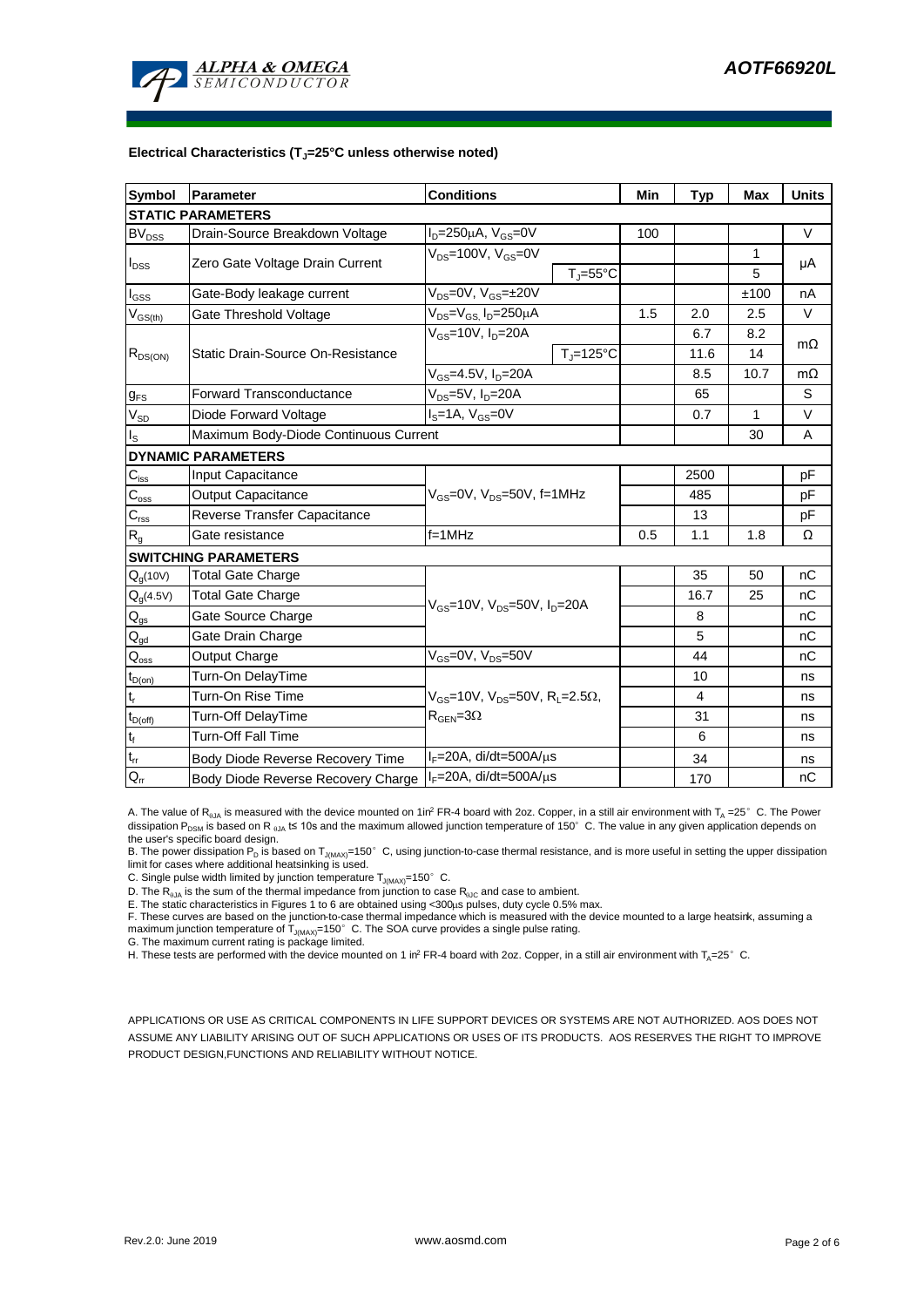

#### **TYPICAL ELECTRICAL AND THERMAL CHARACTERISTICS**

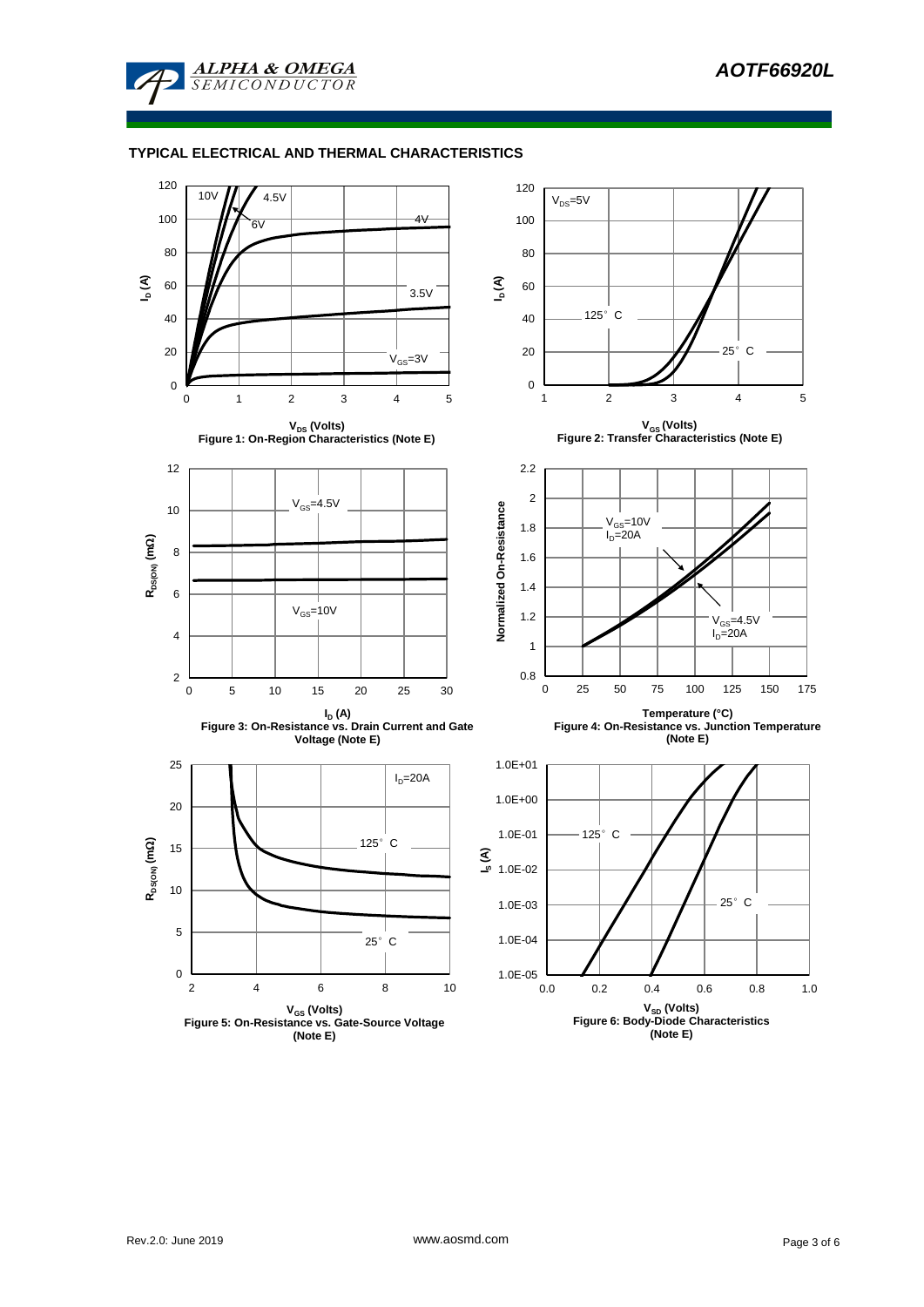

#### **TYPICAL ELECTRICAL AND THERMAL CHARACTERISTICS**



**Figure 11: Normalized Maximum Transient Thermal Impedance (Note F)**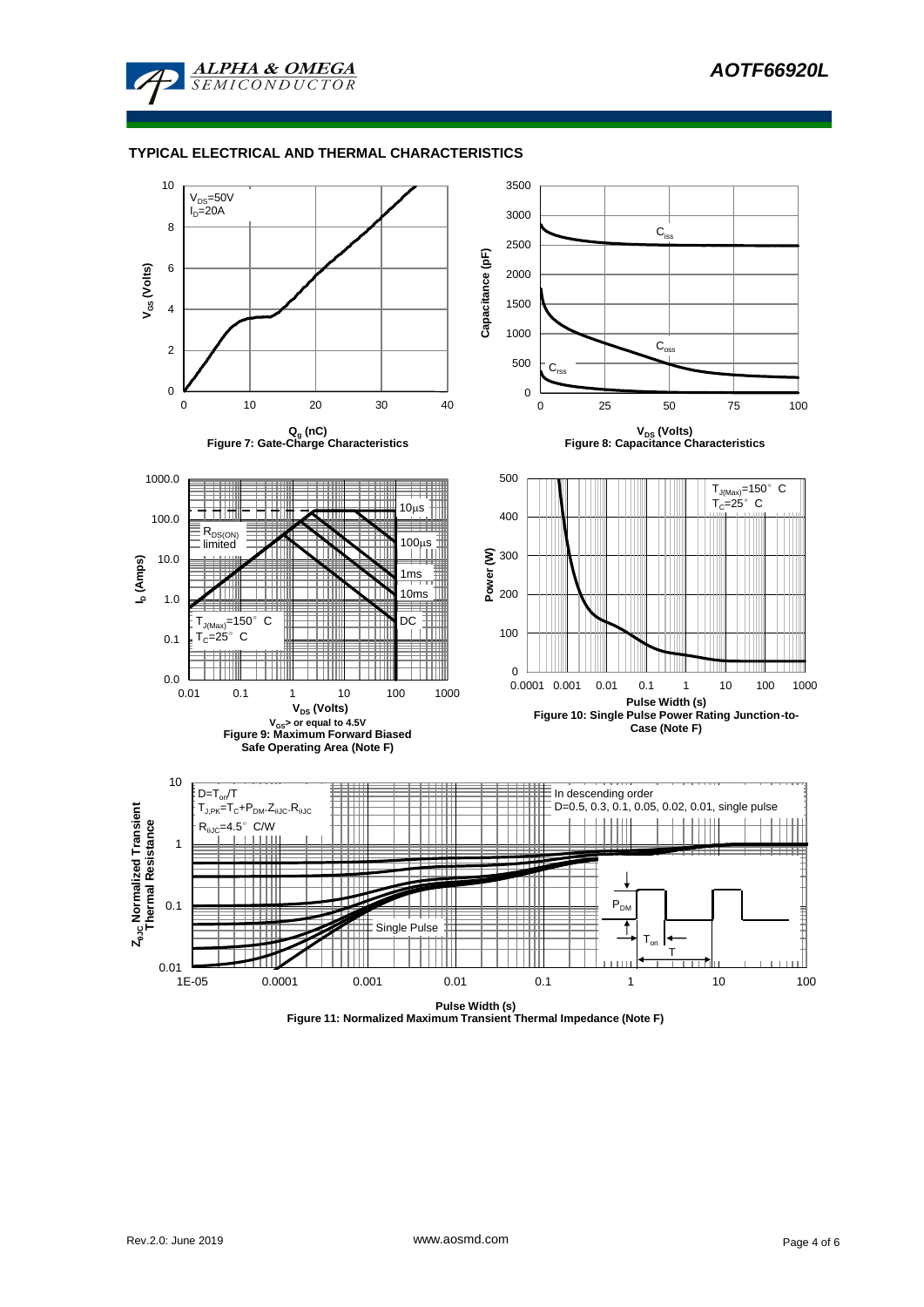

#### **TYPICAL ELECTRICAL AND THERMAL CHARACTERISTICS**



**Figure 16: Normalized Maximum Transient Thermal Impedance (Note H)**